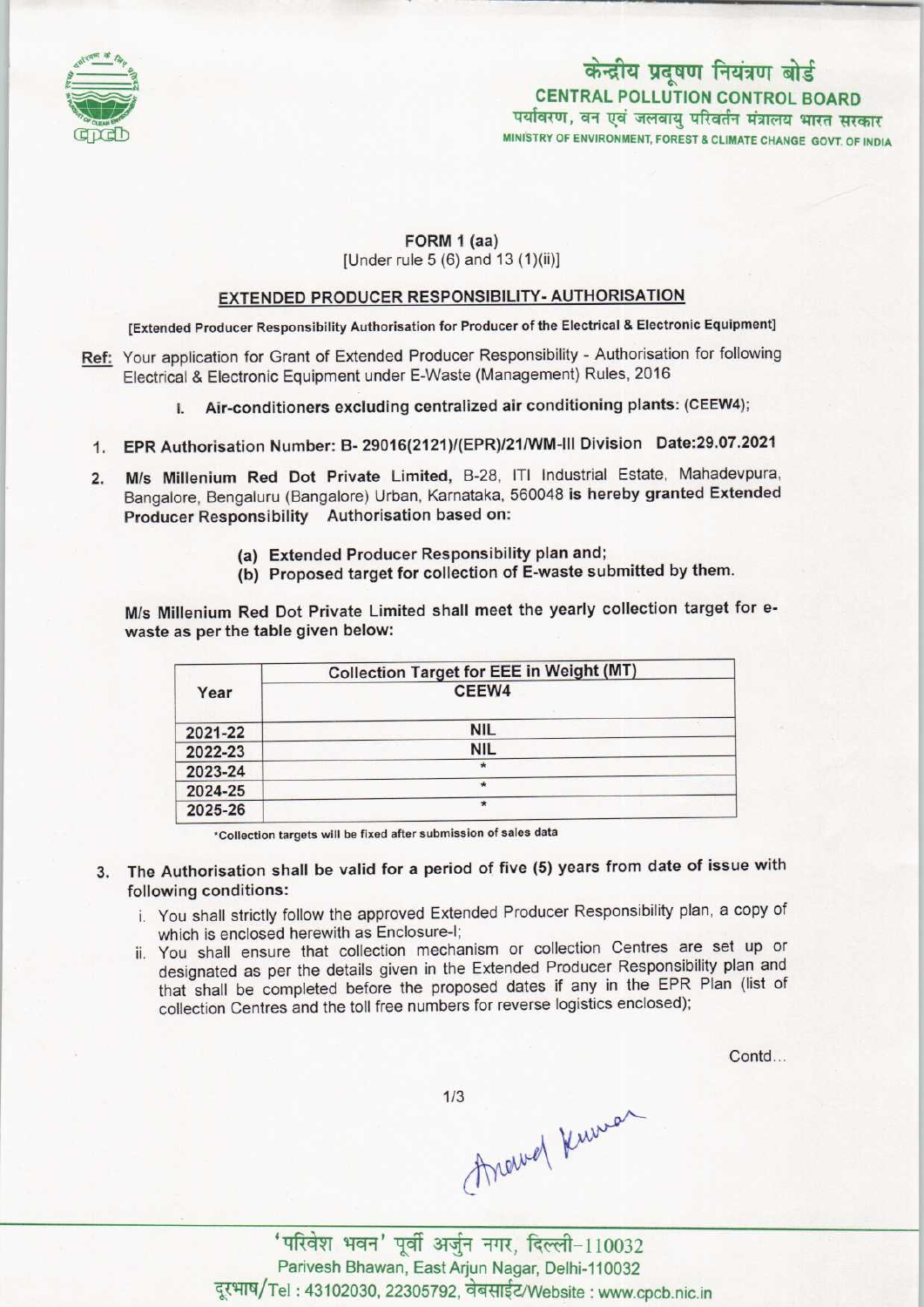

#### From pre page...

- iii. You shall ensure that all the collected e-waste is channelized to your dismantler/recycler M/s Global Waste Solution, Unit-1 Khasra No. 71/22/2/1, 74/3/1, Khewat No. 216, Khatauni No. 323, Ram Nagar Hadbast No. 6 Tehsil-Ganaur, Sonipat, Haryana-131001 and records shall be maintained at dismantler/ recycler and your end;
- iv. You shall maintain records, in Form-2 of these Rules, of e-waste and make such records available for scrutiny by Central Pollution Control Board;
- v. You shall file annual returns in Form-3 to the Central Pollution Control Board on or before 30th day of June following the financial year to which that returns relates.

## vi. General Terms & Conditions of the Authorisation:

- a.The authorisation shall comply with provisions ofthe Environment (Protection) Act, 1986 and the E-waste (Management) Rules,2016 made there under;
- b.The authorisation or its renewal shall be produced for inspection at the request of an officer authorised by the Central Pollution Control Board;
- c.Any change in the approved Extended Producer Responsibility plan should be informed to Central Pollution Control Board within 15 days on which decision shall be communicated by Central Pollution Control Board within sixty days;
- d. It is the duty of the authorised person to take prior permission of the Central Pollution Control Board to close down any collection centre/points or any other facility which are part of the EPR plan;
- e.An application for the renewal of authorisation shall be made aslaid down in subrule (vi) of rule of 13(1) the E- Waste (Management) Rules, 2016;
- f. The Board reserves right to cancel/amend/revoke the authorisation at any time as per the policy of the Board or Government.

# vii. Additional Conditions: -

- a) That the applicant will submit annual sales data along with annual returns;
- b) That the applicant has to ensure that the addresses of collection points provided by them in their EPR Plan are correct and traceable and the collection points/centres are functional;
- c) That the applicant will submit revised application for grant of EPR Authorisation in case of applicant adding/changing PRO or changing its EPR Plan;

Contd.....

 $2/3$ 

Frand Kerman